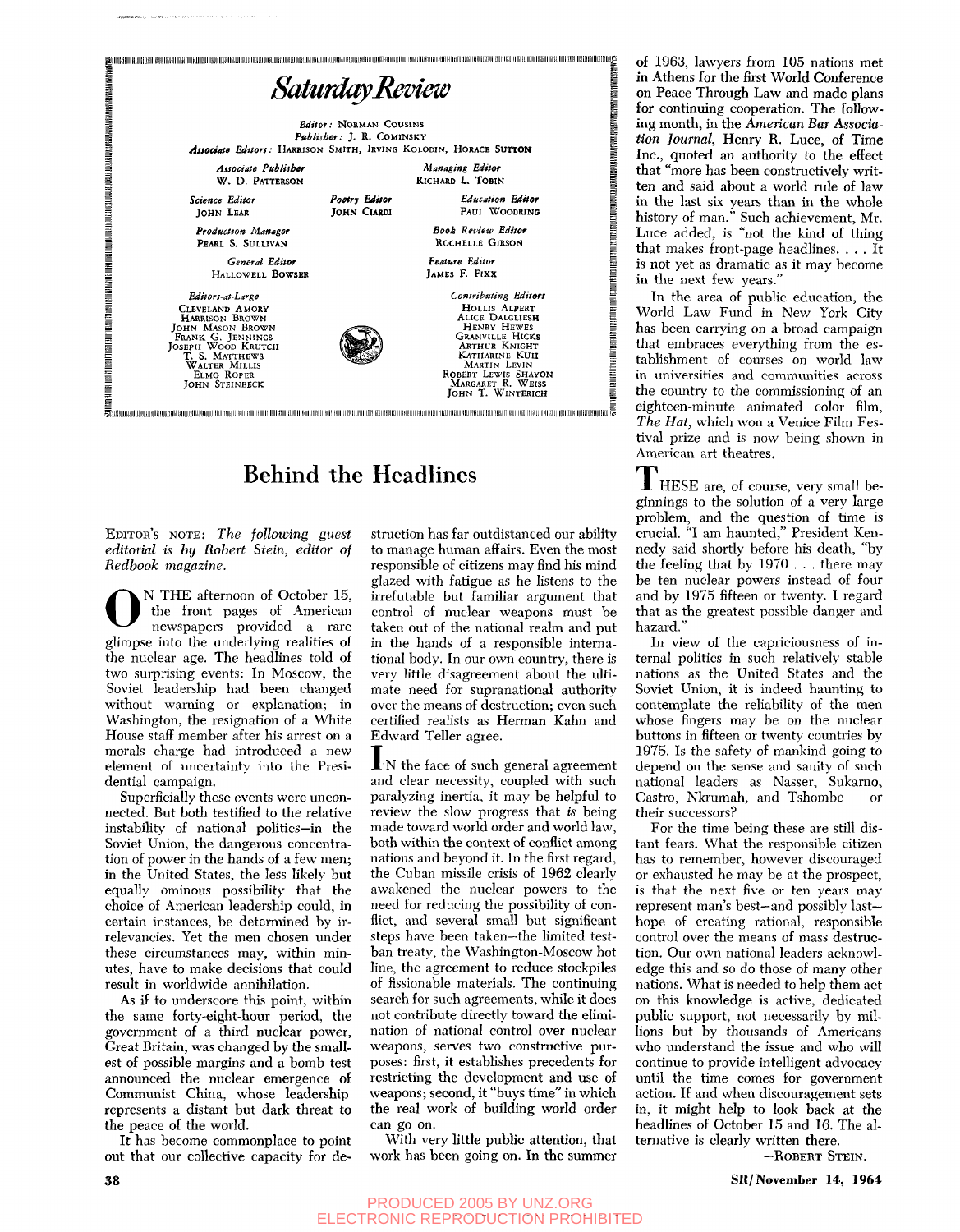

#### **Telltale Taste**

IF OUR SOCIETY speaks through the shallow, insignificant tastes such as wine, food, fashion, and cars, as your October 24 issue would have history believe, we dare not ask your question, "What are our weaknesses?" Such monetary and worldly tastes only reflect that in our nation wealth is the key to happiness, sophistication, and taste.

The person who prefers the Beatles to Beethoven is one step closer in possessing some kind of taste than the one who argues that Burgundy 1902 is superior to Burgundy 1959.

HAROLD E. LONGLEY, JR. Westerville, O.

I WAS PLEASED to find SR's excellent "Taste for Living" section. As an art student I am often dismayed by the lack of taste found in contemporary life. The series would have been very encouraging were it not for the completely tasteless cover design on that issue. You came so close, yet by that flaw you missed your goal by a mile.

RHONA MARKS.

Dayton, O.

IT IS UNFORTUNATE that your "Taste for Living" section stressed only the physical senses—with greatest emphasis on the tongue. By the very omission of *the proprieties,* you reveal more of man's values and attitudes in today's world than does any amount of words on wine, food, fabrics, and fabrications.

Why not take an even longer view of contemporary archeology (really cultural anthropology) and explore society's evident "taste" for the grotesque—as best exemplified by a television newscast? The news of the day is no longer measured by significance; it is "rated" by the number of deaths and maimings that can be illustrated on the screen. (And when an audience can view a corpse covered by a sheet being wheeled into a funeral home—as was recently shown on the ABC station in Los Angeles—it's impossible to compete.) The newest gambit of the television news program is to rush to some scene of tragedy and ask the remaining victim (e.g., a mother whose child has just drowned or burned to death; a husband whose wife was fatally injured in their auto accident, etc.): "How do you feel about that?"

Frankly I, for one, feel terrible about it. But I feel even worse about the fact that tragedy is today's television star performer. In spite of all your pages devoted to a "Taste for Living," you obviously excluded the common touch by not having another section twice as large entitled "Taste for Dying." Even though I am well aware of the average American's sordid stopping on the highway to view tragedy, I would be interested to know if the perpetual projection of suffering is 1) news; 2) necessary; 3) what the public really wants or what the sponsors feel will best attract viewers; or  $\tilde{4}$ ) really the result of deliberate psychoanalytic perversions by those who *infltience* (not interpret) the entertainment



*"I think you'll like it here, but I should warn you that about ten per cent of the congregation has been fooling around with Zen.'* 

(communications) world? Since death is news, must such incredibly bad taste be shown in the exploring of it; cannot it once again be relegated to the unobtrusive obituary page?

EDWARD R. PINCKNEY, M.D. Beverly Hills, Calif.

#### **Diagnosing the Critic**

LAURENT LESAGE'S meretricious review of Sartre's *Words* [SR, Sept. 12] is a splendid illustration of a malady currently afflicting an alarming number of American book reviewers. If you don't like the book (or author) you don't really review it but indulge your own personality at the expense of the author. Three examples:

LeSage claims that the book is "an embarrassment of riches" for a psychiatrist. A psychiatrist is a medical doctor who instead of becoming an internist, cardiologist, or podiatrist spends several years after medical school acquainting himself with certain textbooks and journals, the contents of which consist, for the most part, of fairly common psychological insights, and familiarizing himself with the behavior and symptomatology of the patients in a mental hospital—whereupon he becomes specifically licensed to treat the mentally deranged. The invocation of this word—which has taken on all sorts of murky connotations since this group's self-glorification of itself into a new priestly caste-is deliberate cheap suggestiveness.

I^eSage invokes the expression "neurotic wail" to describe the book; I have no idea what a "neurotic wail" is and I suspect that Professor LeSage would have difficulty bringing real light to his exegesis.

He suggests that Sartre is "more pathological case than prophet." This, too, is merely a matter of definition, in this case LeSage's—who plainly is floundering about in his own semantic limbo.

ROGER JOHNSON.

Jamaica, N.Y.

#### **From Start to Finish**

YOUR CHOICE OF Elizabeth Janeway to review Arthur Koestler's book [SR, Oct. 17] was priceless. There was no need for her essay: the masthead told the whole story. Koestler's book is *Act of Creation,* and Janeway's latest is *Accident.* What more is there to say about mankind?

WAYNE ADAMS. Brooklyn, N.Y.

#### **Toward Ethical Codes**

ERWIN N. GRISWOLD, reviewing relations between the mass media and the law in Dallas [SR, Oct. 24], urges tighter ethical codes for lawyers and stricter rules for law enforcement officers. Why not ethical codes for both, and for the mass media as well?

How can we have a decent press or humane law enforcement if the people most directly involved are insensitive to ethical restraint? Occupational and professional self-regulation is spreading widely into American life. What is now required is more critical study of what is required to make the regulatory mechanisms more effective and more deserving of public confidence. Two effective steps would be inclusion of junior members of the professional group in the regulatory apparatuses (which now tend to be dominated by very senior and conservative men) and inclusion of some "outsiders" who clearly represent the public that is being served.

LAWRENCE CRANBERG. Charlottesville, Va.

# PRODUCED 2005 BY UNZ.ORG ELECTRONIC REPRODUCTION PROHIBITED